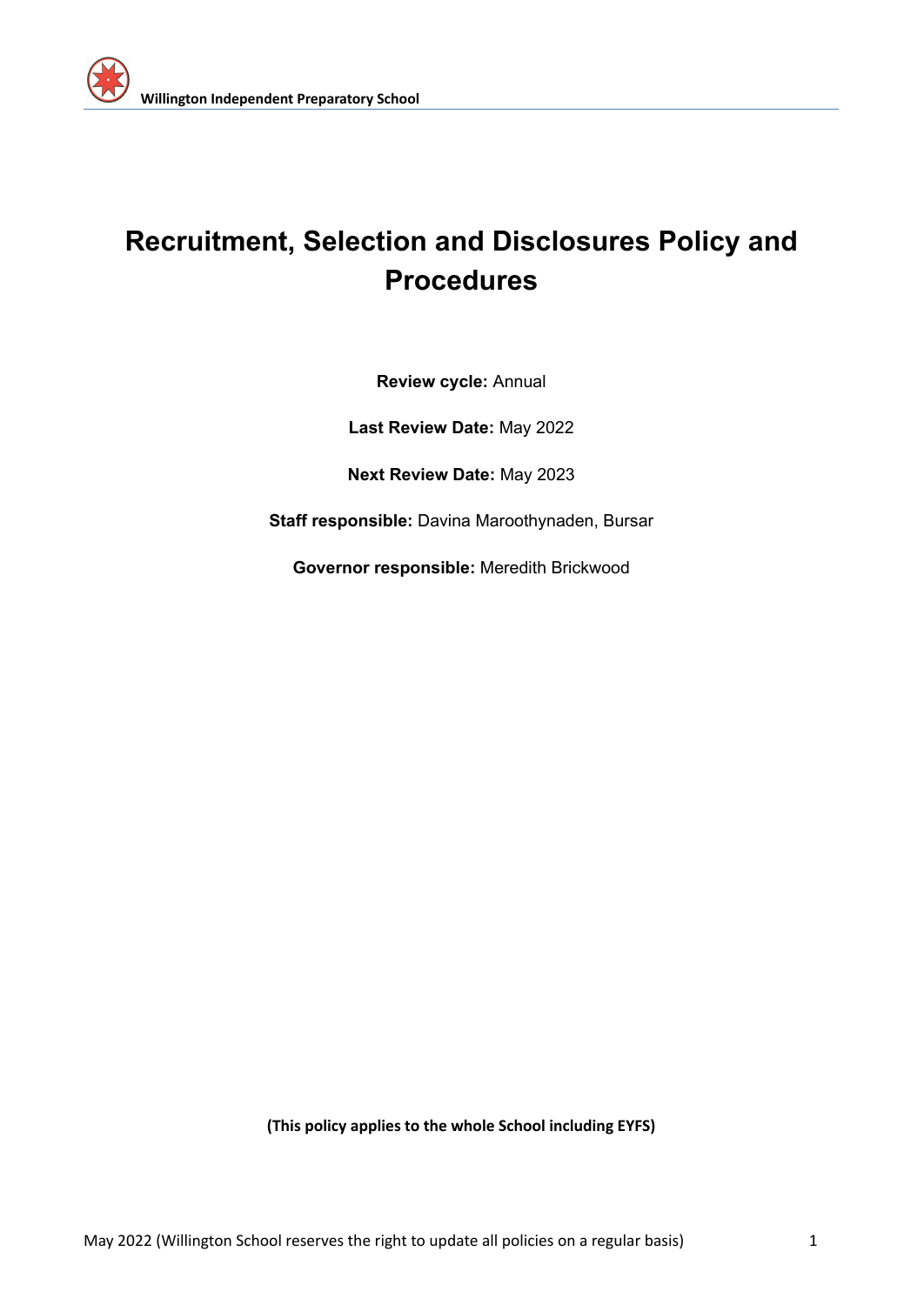

## **RECRUITMENT, SELECTION AND DISCLOSURES POLICY AND PROCEDURES**

#### **1. General**

Willington Prep School ("the School") is committed to ensuring the best possible environment for the children and young people in its care. Safeguarding and promoting the welfare of children and young people is our highest priority.

The School aims to recruit staff that share and understand our commitment and to ensure that no job applicant is treated unfairly by reason of a protected characteristic as defined within the Equality Act 2010.

All queries on the School's Application Form and recruitment process must be directed to the Bursar.

An entry will be made on the Single Central Register for all current members of staff at the School, the proprietorial body and all individuals who work in regular contact with children including volunteers, supply staff and those employed as third parties.

#### Governors

- Meredith Brickwood
- Jeremy Lingard
- Tim Squires
- Annabel Pavin
- Luci-Marie Henderson
- Duncan Murphy
- James Edgar
- Edward Mills

#### Head

**Keith Brown** 

#### Bursar

● Davina Maroothynaden

All checks will be made in advance of appointment or as soon as practicable after appointment with risk assessments in place and with the express permission of the Head for that member of staff to start employment prior to all checks being in place.

#### **2. Scope of this Policy**

The Recruitment, Selection and Disclosures Policy and Procedure herewith refers and applies to staff directly recruited and employed by the School. In the Education (Independent Schools Standards) (England) Regulations 2014, staff are defined as:

Any person working at the School whether under a contract of employment, under a contract for services or *otherwise than under a contract, but does not include supply staff or a volunteer.*

IIn the case of agency or contract workers, the School should set out their safeguarding requirements with the organisation and the School and must obtain written confirmation from the agency or company that it has carried out the appropriate checks. The School conducts identity checks on agency and contract workers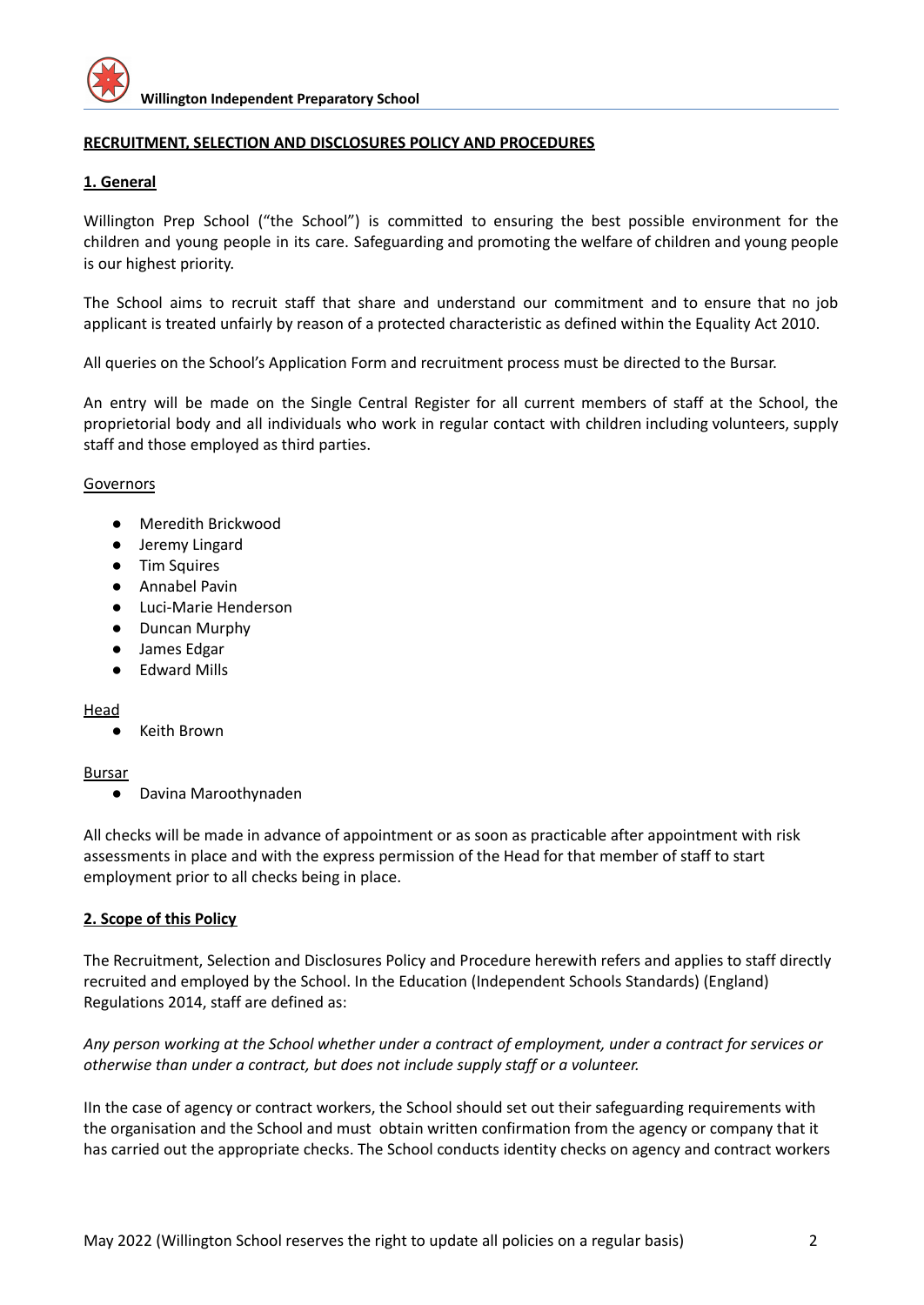on arrival in School and, in the case of agency workers which includes supply staff, the School must be provided with a copy of the appropriate level of DBS check for such staff.

The School will check with the relevant supply agency that the required checks have been carried out (identity, enhanced disclosure – renewed every 3 years, right to work in the UK, barred list, prohibition, qualifications, overseas checks plus, those checks set out in KCSIE as 'pre-employment' checks. The Single Central Register shows these checks have been made and the School carries out its own identity check and has seen a copy of the disclosure (whether or not it discloses any information).

Certain individuals are automatically disqualified from acting in senior management positions within a charity. Whether an individual falls into the category of a senior management position is judged using the following criteria:

- A person who is accountable only to the governors, and who carries overall responsibility for the day-to-day management and control of the charity. At Willington Prep School this would be the Head.
- A person who is accountable only to the Head or the governors, and who is responsible for the overall management and control of the charity's finances. At Willington Prep School this would be the Bursar, Deputy Heads and Directors.

Being disqualified means that a person can't take on, or stay in, a senior manager position – even on an interim basis, unless the Charity Commission has removed (or 'waived') the disqualification.

In respect of contractors, unchecked contractors will under no circumstances be allowed to work unsupervised in School when children are on site. The School will determine the appropriate level of supervision depending on the circumstances.

Any staff who TUPE transfer into the School's staff will be required to undertake the statutory requirements with regard to safer recruitment checks.

If staff are transferred under TUPE (gap of three months or less and information complete) information will be passed to the new employer and a note made on the Single Central Register that details have been accepted under TUPE.

# **3. Application Form**

The School will only accept applications from candidates completing the relevant Application Form in full. CVs will not be accepted in substitution for completed Application Forms.

The School will make candidates aware that all posts in the School involve some degree of responsibility for safeguarding children, although the extent of that responsibility will vary according to the nature of the post. Candidates for employed posts will receive a Job Description and Person Specification for the role applied for.

Checks will be made of previous employment history to ascertain satisfactory reasons for any gaps in employment. These checks will then be checked against references and any discrepancies discussed with the candidate.

The successful applicant will be required to complete a Disclosure Form from the Disclosure and Barring Service ("DBS") for the position and, where appropriate, a check of the Barred List will be undertaken. Any offer of employment will be conditional on obtaining such satisfactory checks. Additionally, successful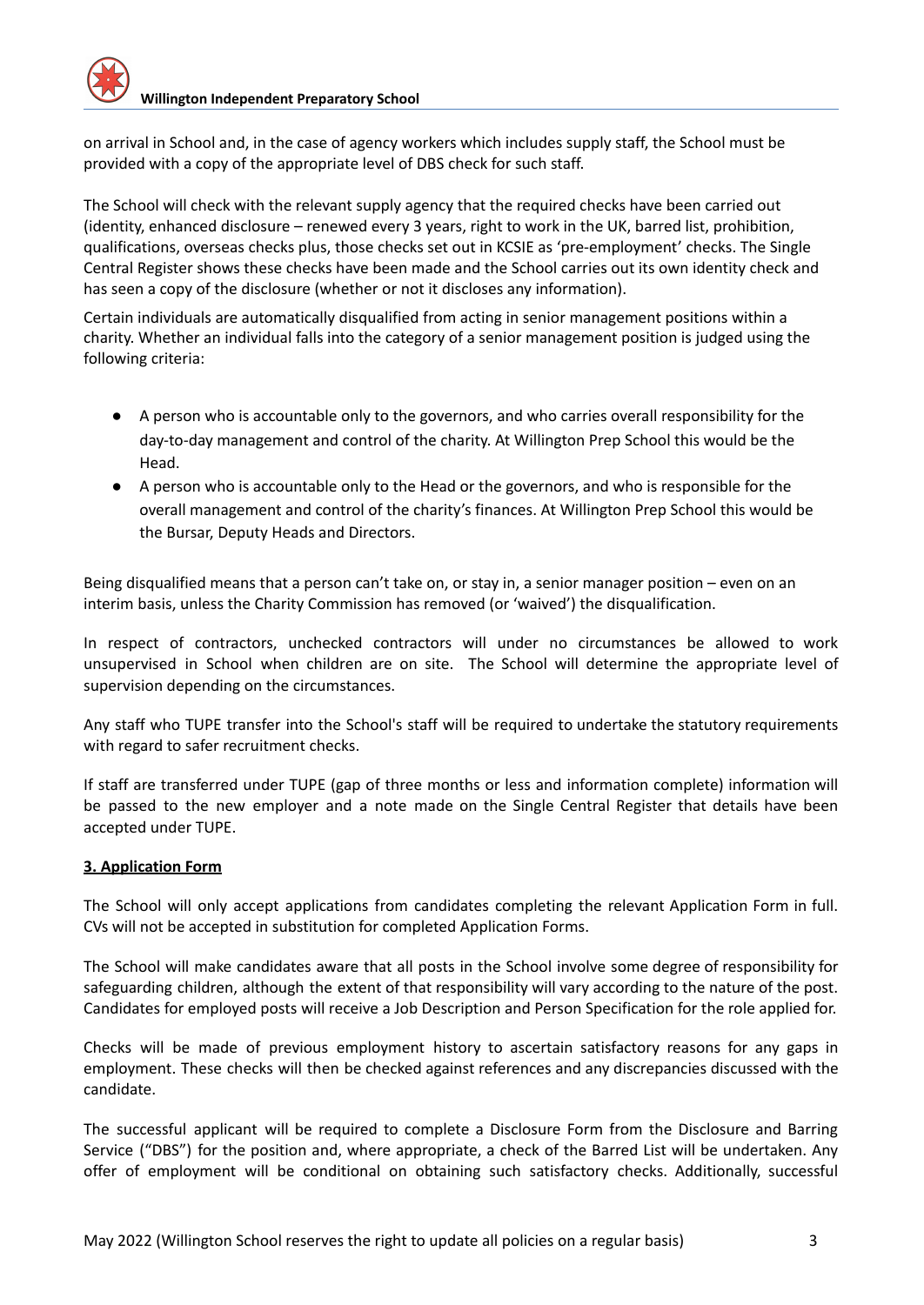applicants should be aware that they are required to notify the school immediately if there are any reasons why they should not be working with children. This includes any staff who are disqualified from childcare or registration.

The statutory guidance "Disqualification under the Childcare Act 2006" applies to those providing early years childcare or later years childcare, including before school and after school clubs, to children who have not attained the age of 8 AND to those who are directly concerned in the management of that childcare.

The school takes its responsibility to safeguard children very seriously and any staff member and/or successful candidate who is aware of anything that may affect his/her suitability to work with children must notify the school immediately. This will include notification of any convictions, cautions, court orders, reprimands or warnings he/she may receive.

Staff and/or successful candidates who are disqualified from childcare or registration may apply to Ofsted for a waiver of disqualification. Such individuals may not be employed in the areas from which they are disqualified, or involved in the management of those settings, unless and until such waiver is confirmed. Please speak to the Bursar for more details.

The School has a legal duty under section 26 of the Counter-Terrorism and Security Act 2015 to have 'due regard to the need to prevent people from being drawn into terrorism'. This is known at the Prevent duty. Schools are required to assess the risk of children being drawn into terrorism, including support for extremist ideas that are part of terrorist ideology. Accordingly, as part of the recruitment process, when an offer is made the offer will be subject to a Prevent duty risk assessment [more guidance for schools from the DfE on this can be found at:

# **[https://www.gov.uk/government/uploads/system/uploads/attachment\\_data/file/439598/prevent-duty-d](https://www.gov.uk/government/uploads/system/uploads/attachment_data/file/439598/prevent-duty-departmental-advice-v6.pdf) [epartmental-advice-v6.pdf\]](https://www.gov.uk/government/uploads/system/uploads/attachment_data/file/439598/prevent-duty-departmental-advice-v6.pdf).**

If the candidate is currently working with children, on either a paid or voluntary basis, the School will ask their current employer about disciplinary offences, including disciplinary offences relating to children or young persons (whether the disciplinary sanction is current or time expired), and whether the candidate has been the subject of any child protection allegations or concerns and if so the outcome of any enquiry or disciplinary procedure.

If the candidate is not currently working with children but has done so in the past, the School will ask the previous employer about those issues. Where neither the current nor previous employment has involved working with children, the School will still ask the current employer about the candidate's suitability to work with children. Where the candidate has no previous employment history, the School may request character references which may include references from the candidate's school or university.

All candidates should be aware that provision of false information is an offence and could result in the application being rejected or summary dismissal by the School if they have been appointed, and a possible referral to the police and/or DBS.

# **4. Invitation to Interview**

The School will short list applicants according to the relevance and applicability of their professional attributes and personal qualities to the role. Short-listed applicants will then be invited to attend a formal interview at which his/her relevant skills and experience will be discussed in more detail.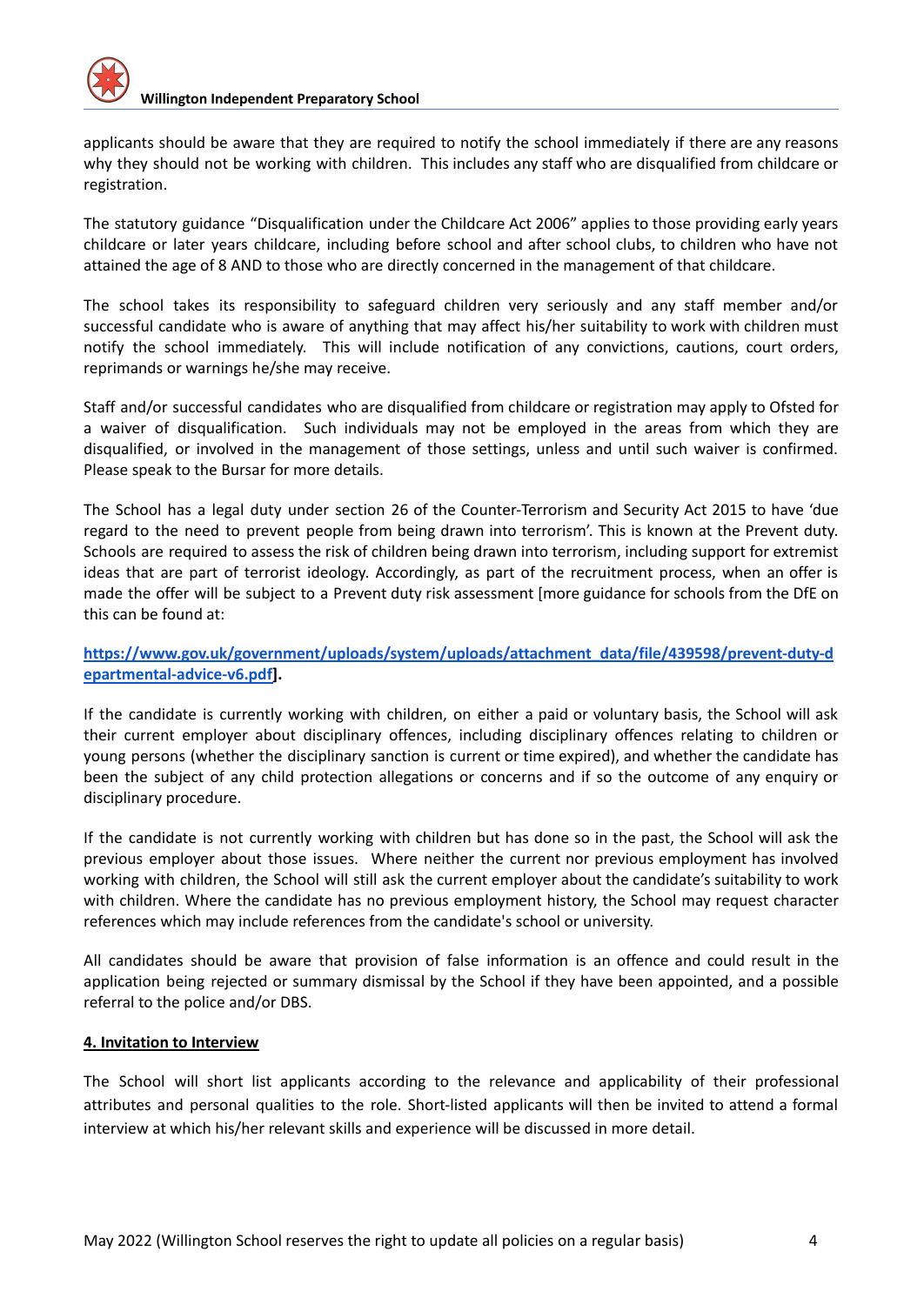Shortlisted candidates will be asked to complete a self-declaration form in relation to their criminal record or information that would make them unsuitable to work with children. Self-declaration is subject to Ministry of Justice guidance on the disclosure of criminal records. Applicants will be asked to complete an online declaration form confirming that the information they have provided is true. Where there is an electronic signature, the shortlisted candidate should physically sign a hard copy of the application at the point of interview.

The School will endeavour to obtain references prior to interview. This allows any concerns raised to be explored further with the referee and can be taken up with the shortlisted candidate at interview. However, if concerns are raised post interview, this must be raised with the candidate either by telephone or inviting the candidate for a follow-up interview.

All formal interviews will have a panel of at least two to three people chaired by the Head or Bursar or another designated senior member of the SLT. It is recommended best practice that at least one person on the appointment panel will have undertaken safer recruitment training. The Chair of Governors should chair the panel for the Bursar's/Head's appointment. The interviewers involved will be required to state any prior personal relationship or knowledge of any of the candidates and a judgement will be made by the Chair as to whether or not an interviewer should withdraw from the panel. Should the Chair have a conflict of interest, the Vice Chair shall decide whether the Chair should withdraw from the panel.

The interview will be conducted in person, where possible, and the areas which it will explore will include suitability to work with children.

All candidates invited to interview must bring documents confirming any educational and professional qualifications that are necessary or relevant for the post (e.g. the original or certified copy of certificates, diplomas etc). Where originals or certified copies are not available for the successful candidate, written confirmation of the relevant qualifications must be obtained by the candidate from the awarding body.

The School requests that all candidates invited to interview also bring with them:

- 1. A current driving licence including a photograph or a passport or a full birth certificate;
- 2. A utility bill or financial statement issued within the last three months showing the candidate's current name and address;
- 3. Where appropriate any documentation evidencing a change of name;
- 4. Where applicable, proof of entitlement to work and reside in the UK.[1]

#### **Please note that originals of the above are necessary. Photocopies or certified copies are not sufficient.**

Temporary changes to right to work checks were implemented during the height of the coronavirus pandemic to assist with safer recruitment where face to face contact was not possible in the usual way. Candidates should notify the School immediately if they are experiencing any issues with providing right to work information as a result of covid-19. The School may be able to initiate right to work checks on the basis of scanned images and live video links. Further guidance is available a[t](https://www.gov.uk/guidance/coronavirus-covid-19-right-to-work-checks) **<https://www.gov.uk/guidance/coronavirus-covid-19-right-to-work-checks>]**

Candidates with a disability who are invited to interview should inform the School of any necessary reasonable adjustments or arrangements to assist them in attending the interview.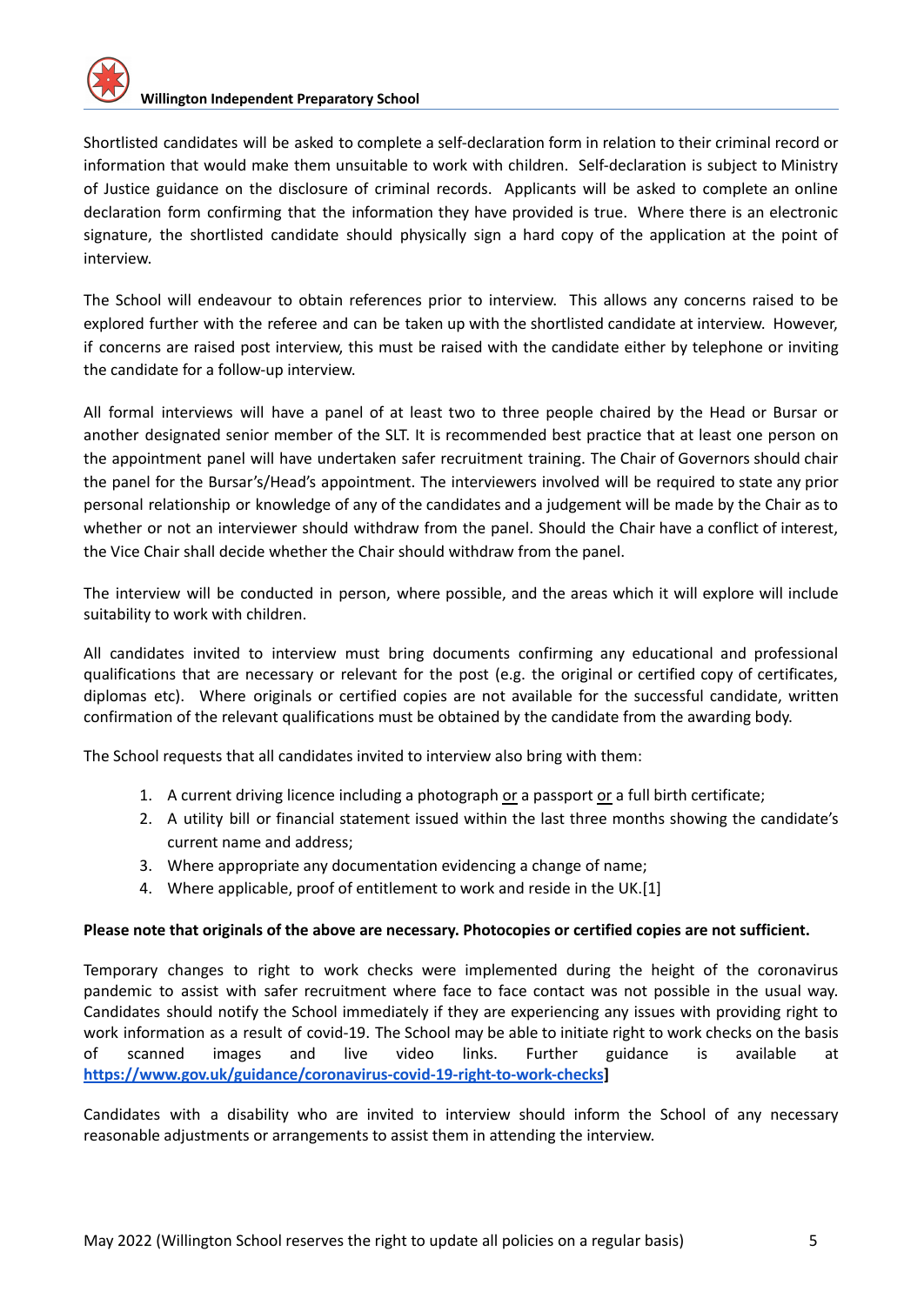## **5. Conditional Offer of Appointment: Pre-Appointment Checks**

Any offer to a successful candidate will be conditional upon:

- 1. Receipt of at least two satisfactory references (if these have not already been received); The HR officer or Bursar will verify the email addresses of the references received.
- 2. Verification of identity, address and qualifications including, where appropriate, evidence of the right to work in the UK (if not already received);
- 3. A satisfactory enhanced DBS check and, if appropriate, a check of the Barred List maintained by the DBS:
- 4. For a candidate to be employed as a teacher, a check that the candidate is not subject to a prohibition order issued by the Secretary of State or any sanction or restriction imposed (that remains current) by the historic General Teaching Council for England before its abolition in March 2012. Teaching work is defined in The Teachers' Disciplinary (England) Regulations 2012 to encompass:
	- Planning and preparing lessons and courses for pupils;
	- · Delivering and preparing lessons to pupils;
	- Assessing the development, progress and attainment of pupils; and
	- · Reporting on the development, progress and attainment of pupils;
- 5. Verification of professional qualifications, including Qualified Teacher Status, where appropriate;
- 6. Verification of successful completion of statutory induction period (for teaching posts applies to those who obtained QTS after 7 May 1999);
- 7. *Where the successful candidate has worked or been resident overseas (including EEA teaching candidates):* Such checks and confirmations as the School may consider appropriate so that any relevant events that occurred outside the UK can be considered. This shall include the candidate providing the School with proof of his/her past conduct as a teacher in the form of a letter of professional standing from the professional regulating authority in the country in which s/he has worked;[2]
- 8. Evidence of satisfactory medical fitness;
- 9. Confirmation that the candidate is not disqualified from providing childcare as set out in the statutory guidance "Disqualification under the Childcare Act 2006 " or Receipt of a signed Staff Suitability Declaration form showing that the candidate is not disqualified from providing childcare as set out in the statutory guidance "Disqualification under the Childcare Act 2006 ";
- 10. For a candidate to be employed into a senior management position as set out above under "Scope of this Policy", receipt of a signed "senior charity manager positions: automatic disqualification declaration" confirming that the candidate is not disqualified from acting in a senior management position for a charity in accordance with the automatic disqualification rules for charities.
- 11. Where the successful candidate will be taking part in the management of the school, a check will be carried out under section 128 of the Independent Educational Provision in England (Prohibition on Participation in Management) Regulations 2014. This applies to all Governors, Senior Management Team and teaching heads of department; and

It is the School's practice that a successful candidate must complete a pre-employment health questionnaire. The information contained in the questionnaire will then be held by the School in strictest confidence and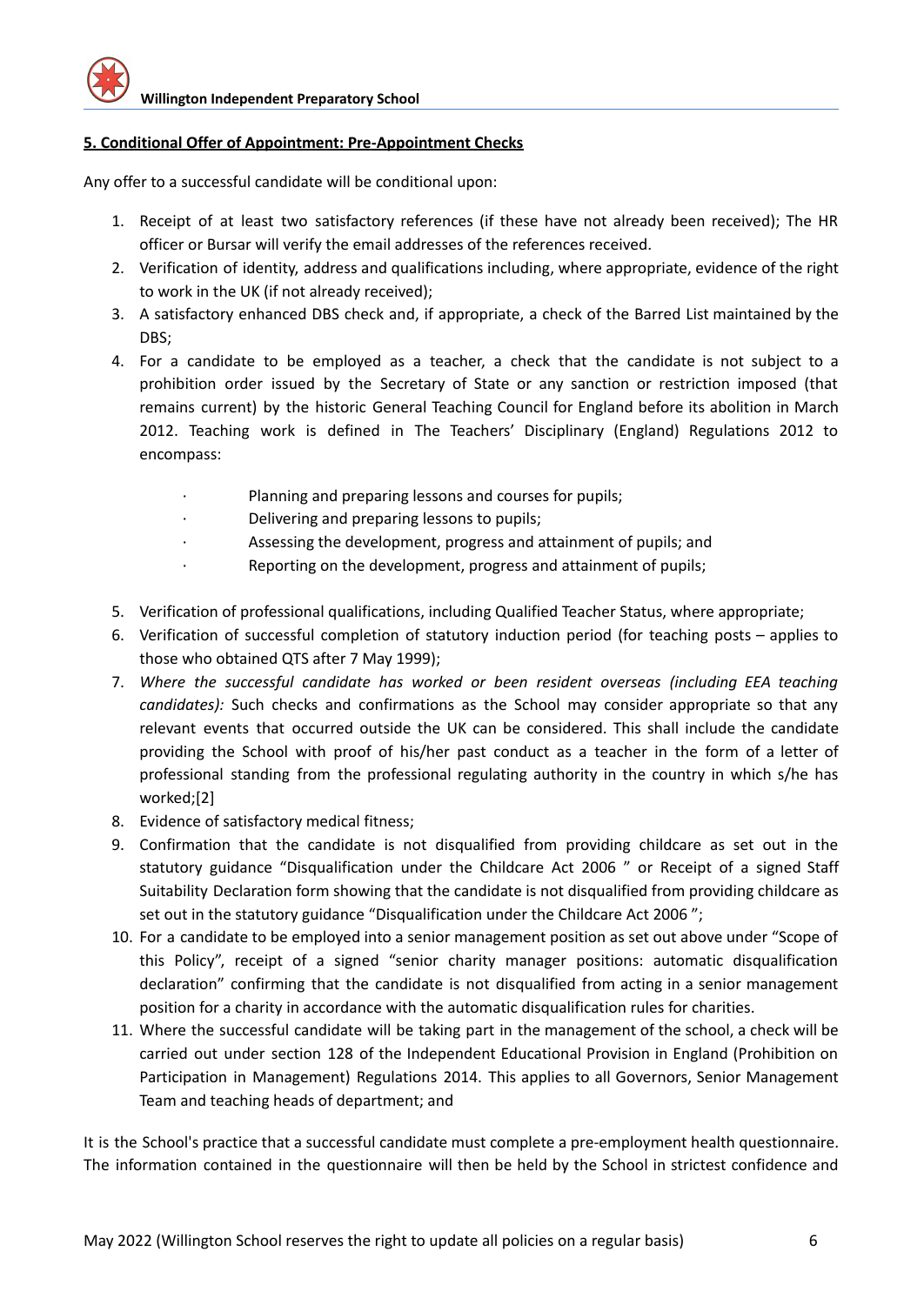

processed in accordance with the Recruitment Privacy Notice and Data Protection Policy. This information will be reviewed against the Job Description and the Person Specification for the particular role, together with details of any other physical or mental requirements of the role i.e. proposed workload, extra-curricular activities, and/or layout of the School.

The School is aware of its duties under the Equality Act 2010. No job offer will be withdrawn without first consulting with the applicant, considering medical evidence and considering reasonable adjustments.

## **6. References**

The School will seek the references referred to in section 5 above for shortlisted candidates (including internal applicants) and may approach previous employers for information to verify particular experience or qualifications, before interview. One of the references must be from the applicant's current or most recent employer. References must be received by a senior person with appropriate authority. If the candidate does not wish the School to take up references in advance of the interview, they should notify the School at the time of applying. The references will be email and telephone verified by either the Bursar or Headmaster, or both.

The School will ask all referees if the candidate is suitable to work with children.

The School will only accept references obtained directly from the referee and it will not rely on references or testimonials provided by the applicant or on open references or testimonials. The School will verify all references as mentioned above particularly for references received electronically, the School will ensure they originate from a legitimate source.

The School will compare any information provided by the referee with that provided by the candidate on the Application Form. Any inconsistencies will be discussed with the candidate.

#### **7. Criminal Records Policy**

The School will refer to the Department for Education ("DfE") document, 'Keeping Children Safe in Education' and any amended version in carrying out the necessary DBS checks.

The School complies with the provisions of the DBS Code of Practice, a copy of which may be obtained on request, or accessed here:

**<https://www.gov.uk/government/publications/dbs-code-of-practice>.**

There are limited circumstances where the school will accept a check from another educational institution which are as follows:

This is where the new member of staff ("M") has worked in:  $-$ 

- (a) A school or a maintained school in England in a position which brought M regularly into contact with children or young persons;
- (b) A maintained school in England in a position to which M was appointed on or after May 2006 and which did not bring M regularly into contact with children or young persons; or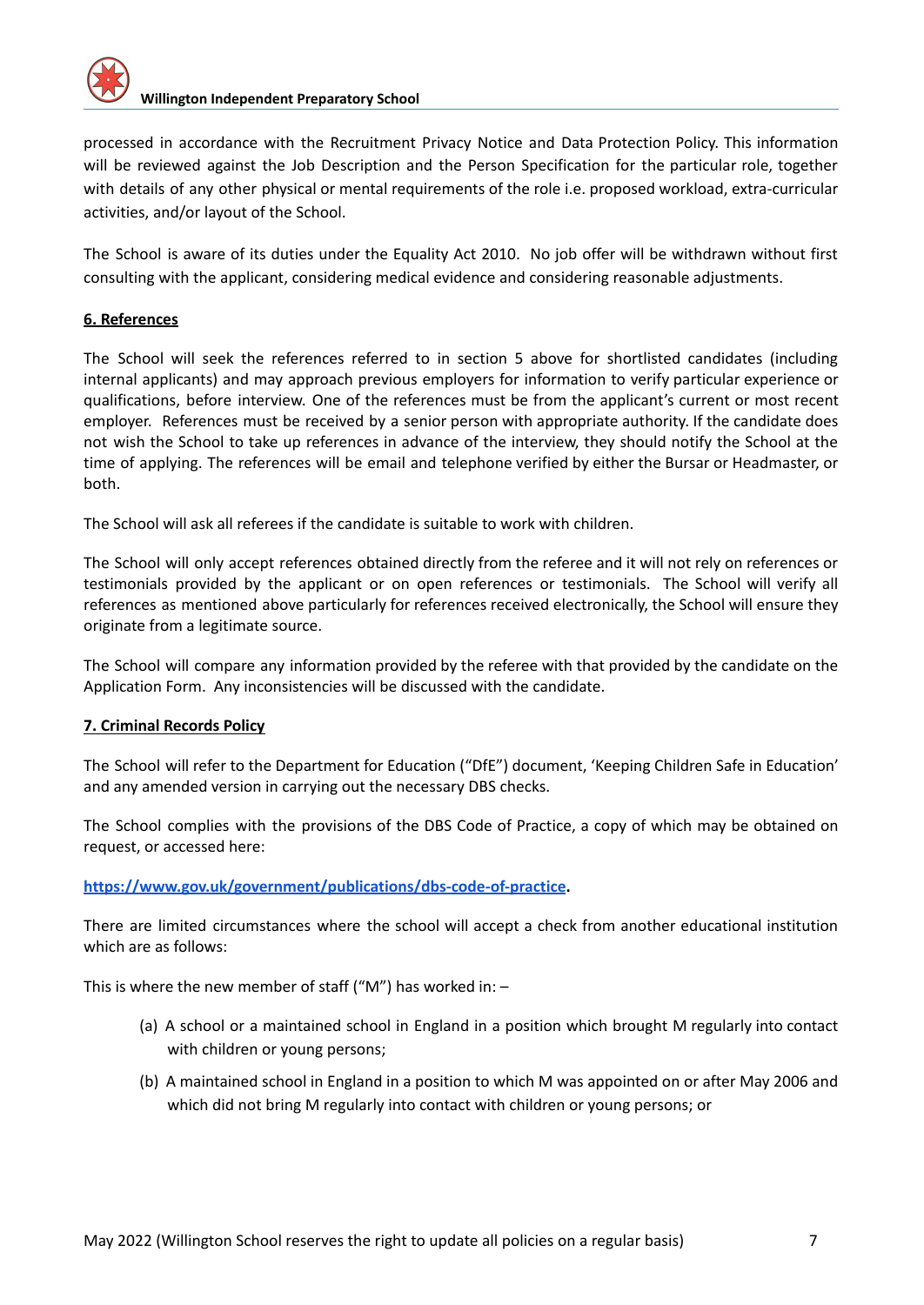

(c) An institution within the further education sector in England or in a 16 to 19 Academy in a position which involved the provision of education or which brought M regularly into contact with children or young persons,

during a period which ended not more than three months before M's appointment.

In these circumstances the school may apply for a disclosure but is not required to do so. A new, separate barred list check will be obtained.

#### **DBS Update Service**

Where an applicant subscribes to the DBS Update Service the applicant must give consent to the school to check there have not been changes since the issue of a disclosure certificate.

#### If disclosure is delayed

A short period of work is allowed under controlled conditions, at the Head's discretion. However, if an 'enhanced disclosure' is delayed, a Head may allow the member of staff to commence work:

- Without confirming the appointment;
- After a satisfactory check of the barred list if the person will be working in regulated activity and all other relevant checks (including any appropriate prohibition checks) having been completed satisfactorily;
- Provided that the DBS application has been made in advance;
- With appropriate safeguards taken (for example, loose supervision);
- · Safeguards reviewed at least every two weeks by the Head/Bursar and member of staff;
- · The person in question is informed what these safeguards are; and
- It is recommended, but is not a requirement, that a note is added to the single central register and evidence kept of the measures put in place.

#### **8. Retention, Security of Records and Data Protection Obligations**

The School will comply with its obligations regarding the retention and security of records in accordance with the DBS Code of Practice and its obligations under its Data Protection Policy. Copies of DBS certificates will not be retained for longer than 6 months.

The School will comply with its data protection obligations in respect of the processing of criminal records information. More information on this is included in the Privacy Notice and the Data [Protection](https://docs.google.com/document/d/1D3R0eeQQhskGx43hEkOB-K4uz0IW_m8q/edit) Policy.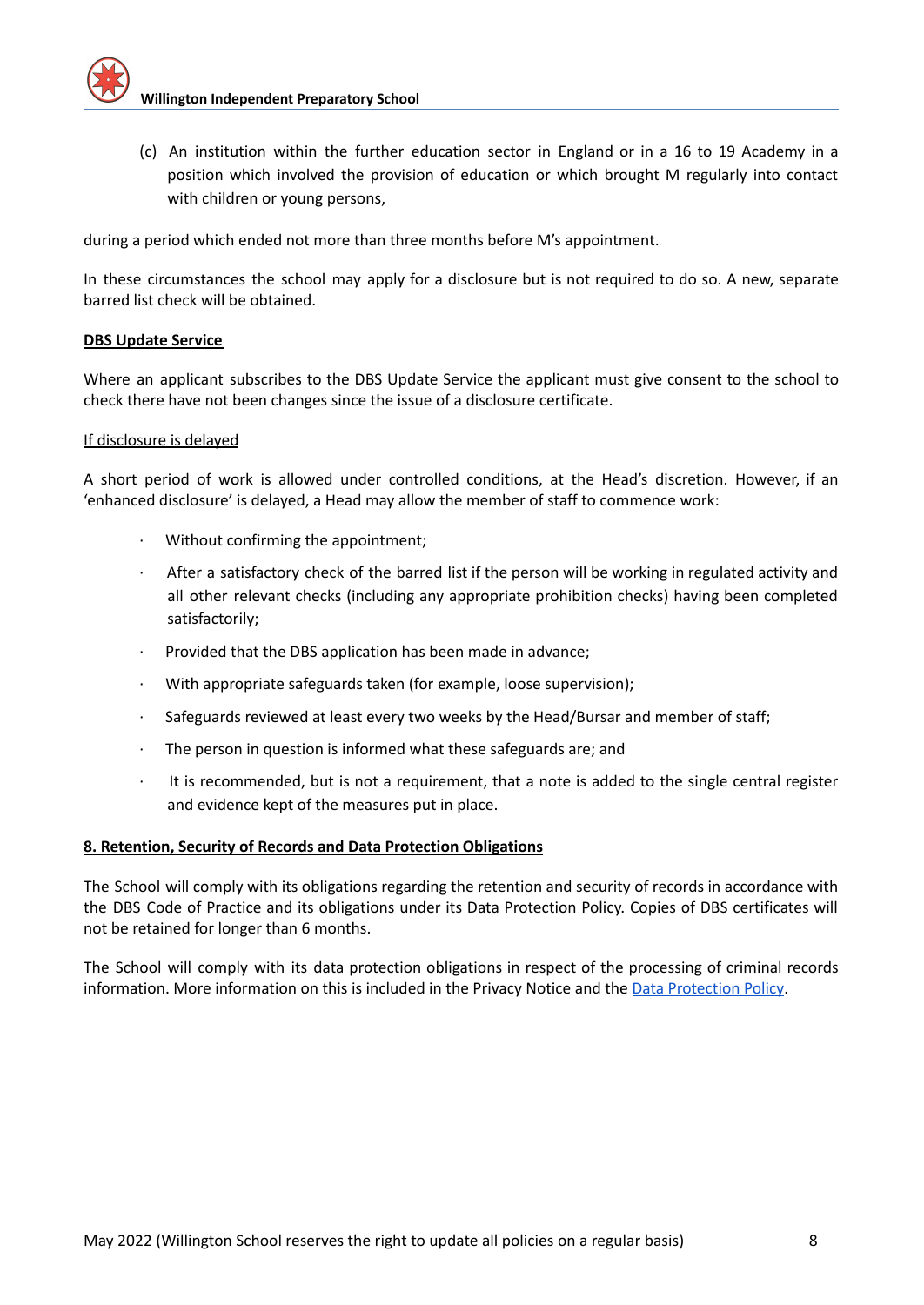

## **RECRUITMENT OF GOVERNORS AND OTHER VOLUNTEERS**

## **1. GENERAL**

Willington School ("the School") is committed to ensuring the best possible environment for the children in its care. Safeguarding and promoting the welfare of children is our highest priority. The School aims to recruit volunteers and governors that share and understand our commitment to the aims of the School. Queries on the School's recruitment process should be directed to the Bursar.

## **2. RECRUITMENT OF GOVERNORS AND TRUSTEES**

As Trustees of a registered charity, the Governors of Willington School are responsible for the selection and appointment of new Governors. This is a legal responsibility that cannot be delegated, although we encourage the Headmaster, Bursar, and other staff or those who are close to the School, such as parents, to suggest the names of potential candidates. The Governors are aware of the importance of identifying the appropriate mixture of skills and experience that we and our successors need to manage the multi-faceted affairs of a modern school which is also a Limited Company, a medium sized business and an important local employer, with some 50 employees.

All Governors complete a selection process, which requires the submission of a CV, an interview with Governors from the Nominations Committee and a meeting with the Headmaster. Every Governor will undertake an enhanced DBS check, barred list check and prohibition from management check. Each appointment is ratified by the full Board. The School arranges for all new Governors to receive a thorough induction in child protection and in the compliance and fiduciary duties of governance. New Governors will visit the School to meet the key personnel, to gain an insight into the curriculum and to meet groups of pupils.

#### **2.1. GOVERNOR'S SELECTION PROCESS**

The Initial Stage. When a potential Governor has been identified, who has expressed an interest; he or she will be invited to visit the School, to meet the Headmaster informally and to have a tour of the School. If the Chair of Governors is not present at that stage, s/he will arrange a separate informal meeting, perhaps in the company of another Governor. At that meeting, we will describe our strategic vision for the next 3-5 years and the direction in which the Governors see the School moving. Our aim at the informal meeting is to ensure that the prospective Governor has a clear understanding of the commitment expected of him or her, in terms of time and attendance and is given sufficient material about the School that is in the public domain to allow a well-informed judgement to be made before committing themselves to the appointment process. At the informal meeting, we also brief potential candidates about the range of statutory checks that are required as part of the appointment process.

The appointment process. The second step is to invite the prospective Governor to submit a copy of his/her CV under a covering letter to the Chair of Governors or complete the school's volunteer application form. Following due process, selected candidates will be recommended to the full Governing Body. Care is taken to select Governors who are prepared to serve for a minimum of three, and preferably, five years and to be prepared to commit the time necessary properly to get to know the school. All new appointments are formally recorded in the minutes of the Board, and a formal letter of appointment is sent by the Chair, which specifies the term of the appointment, the total tenure for a Governor, and, if appropriate, the sub-Committee(s) to which the new Governor has been appointed.

Safer Recruitment Checks. The HR Officer or Bursar will obtain the following from the new potential governor before their appointment is confirmed:

a. An enhanced DBS certificate;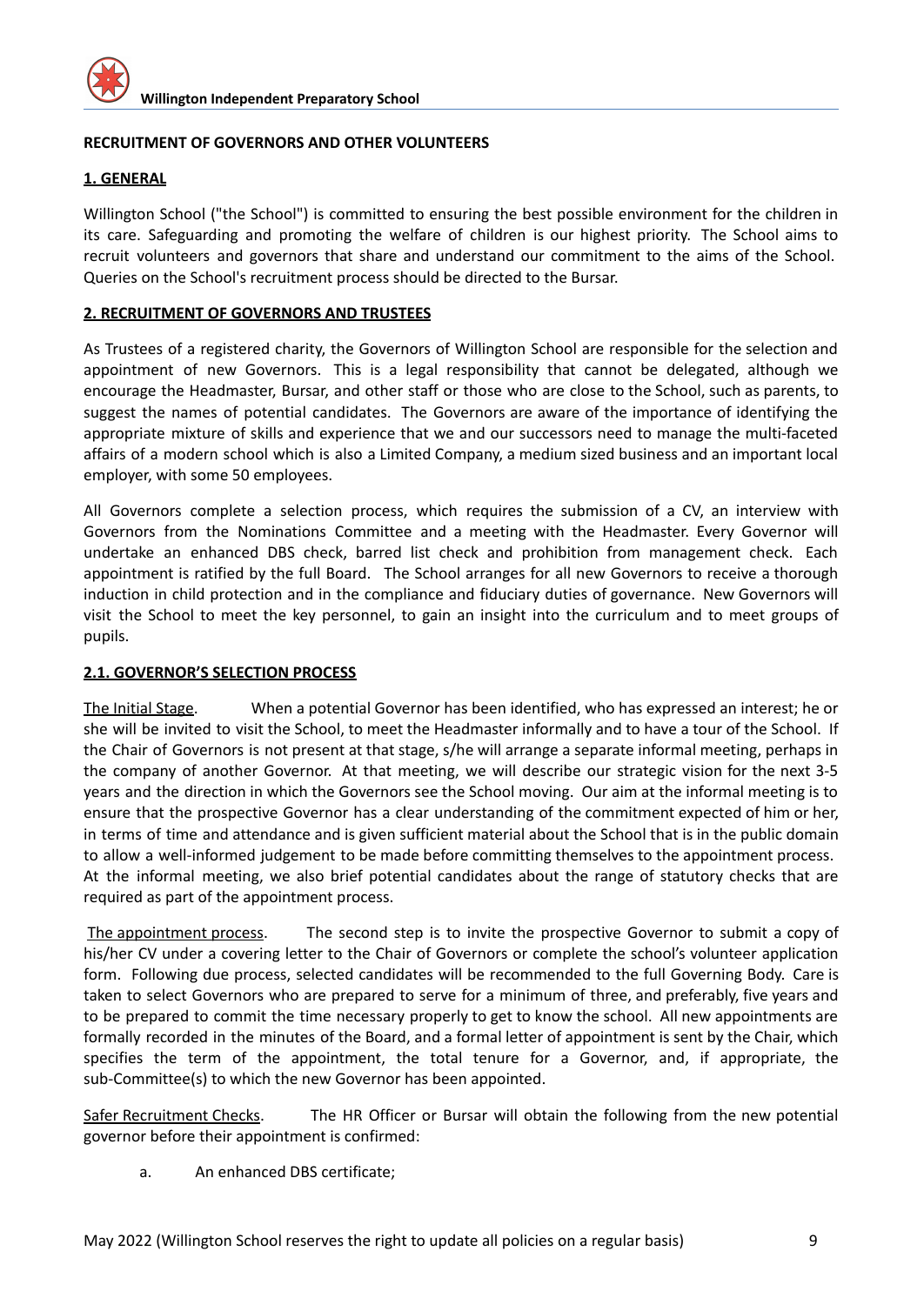- b. A barred list check and prohibition from management check;
- c. Evidence of their entitlement to work in the UK, where relevant;
- d. Confirmation that they are not disqualified from acting as a Charity Trustee or Company Director, for example by virtue of an undischarged bankruptcy;
- e. A declaration that they are not disqualified from providing childcare under the Childcare (Disqualification) Regulations 2009;
- f. Details of 2 Referees who may be approached to confirm their suitability.

If the new Governor is also to be appointed as a Company Director, a completed Form AP01 (from [www.completeformations.co.uk\)](http://www.completeformations.co.uk/) will be sent to Companies House to register the appointment.

## **2.2 CHECKS REGARDING THE CHAIR OF GOVERNORS**

If the Chair of Governors is to change, the Department for Education obtains an enhanced criminal records check, and checks both the individual's identity and right to work in the UK before he or she takes up the appointment. Further overseas checks are required if the person lives or has lived outside the UK. The Chair's disclosure application has to be made by the DfE; the School cannot handle it as they would for all other Governors. So, even if a Governor, whom the School has already checked, becomes Chair, the DfE has to make yet another check.

## **3. THE RECRUITMENT OF OTHER VOLUNTEERS**

General. Volunteers bring with them a range of skills and experience that can enhance the learning opportunities of pupils. The Board of Governors therefore, welcomes and encourages volunteers to assist in its day to day running. The kinds of activities that volunteers may assist with are hearing pupils read, working with small groups of pupils to assist them in their learning, working alongside individual pupils, as an additional tutor, or accompanying school visits. Volunteers will be recruited and vetted via the process set out below. Volunteers who take part in a regulated activity will be subject to safer recruitment checks.

Recruitment. Volunteers will be subject to an informal recruitment process which will involve a meeting with a member of the SLT to discuss the requirements of the School and the skills of the volunteer. The purpose of this meeting will be to understand whether the prospective volunteer has any previous relevant experience and find out whether the expectations and requirements of each party meet and whether there is a volunteering opportunity at the School. Any volunteering placement may be offered subject to the following checks, if relevant:

- a. An enhanced DBS certificate;
- b. If the volunteer will be undertaking a regulated activity, a barred list check;
- c. Evidence of their entitlement to work in the UK, where relevant;
- d. Confirmation that the volunteer has not been disqualified from participating in the management of independent schools;
- e. A declaration that they are not disqualified from providing childcare under the Childcare (Disqualification) Regulations 2009;
- f. Depending on the role, the volunteer may also be asked to sign a confidentiality statement;
- g. References may also be required.

Induction. Volunteers will be provided with information on the following matters and will be asked to sign they have read and understood the below information:

- a. Safeguarding and Child Protection Policy including KCSiE 2021 and Prevent 2015
- b. Staff Behaviour Policy
- c. Health and Safety Policy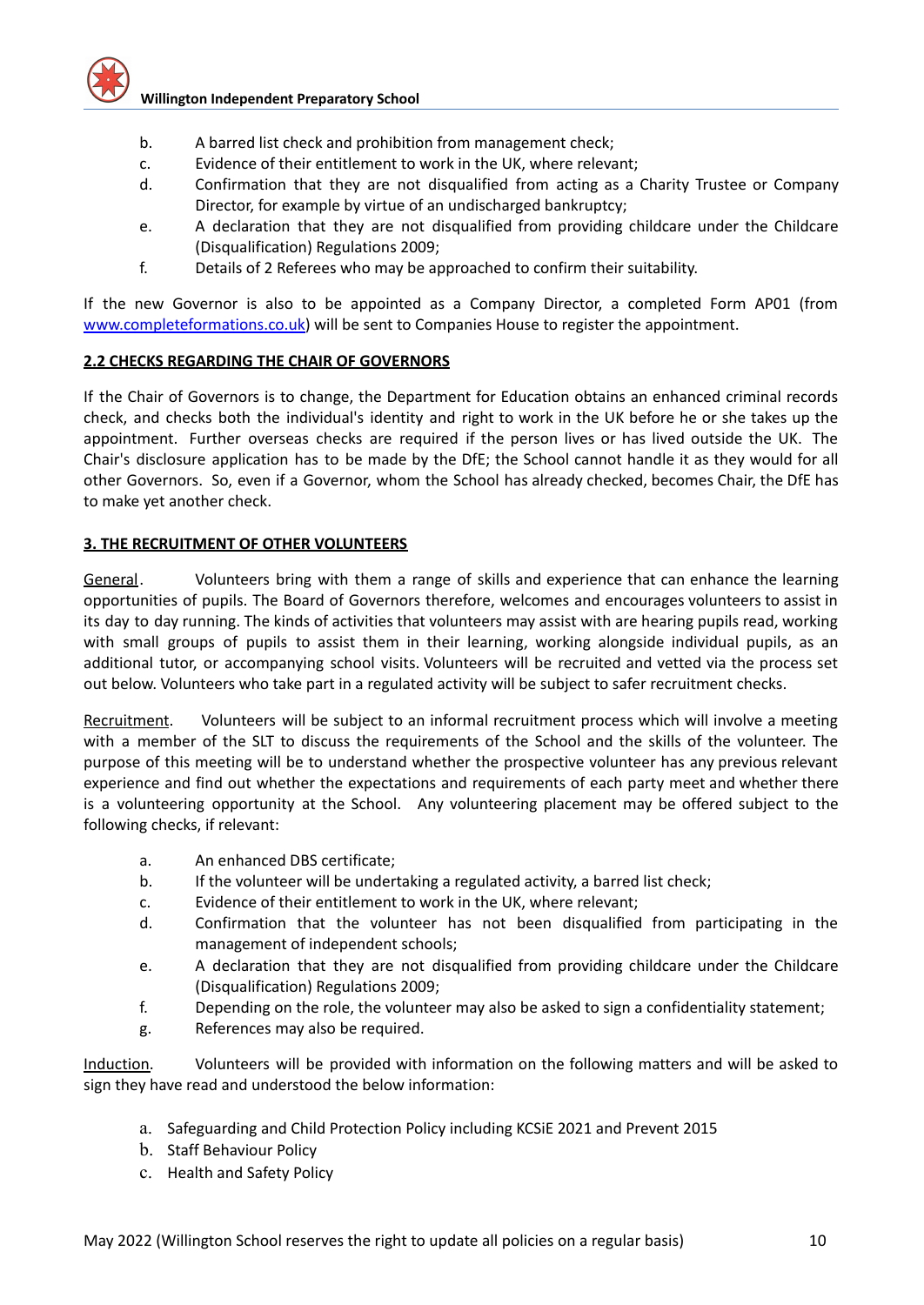

d. Data Protection Policy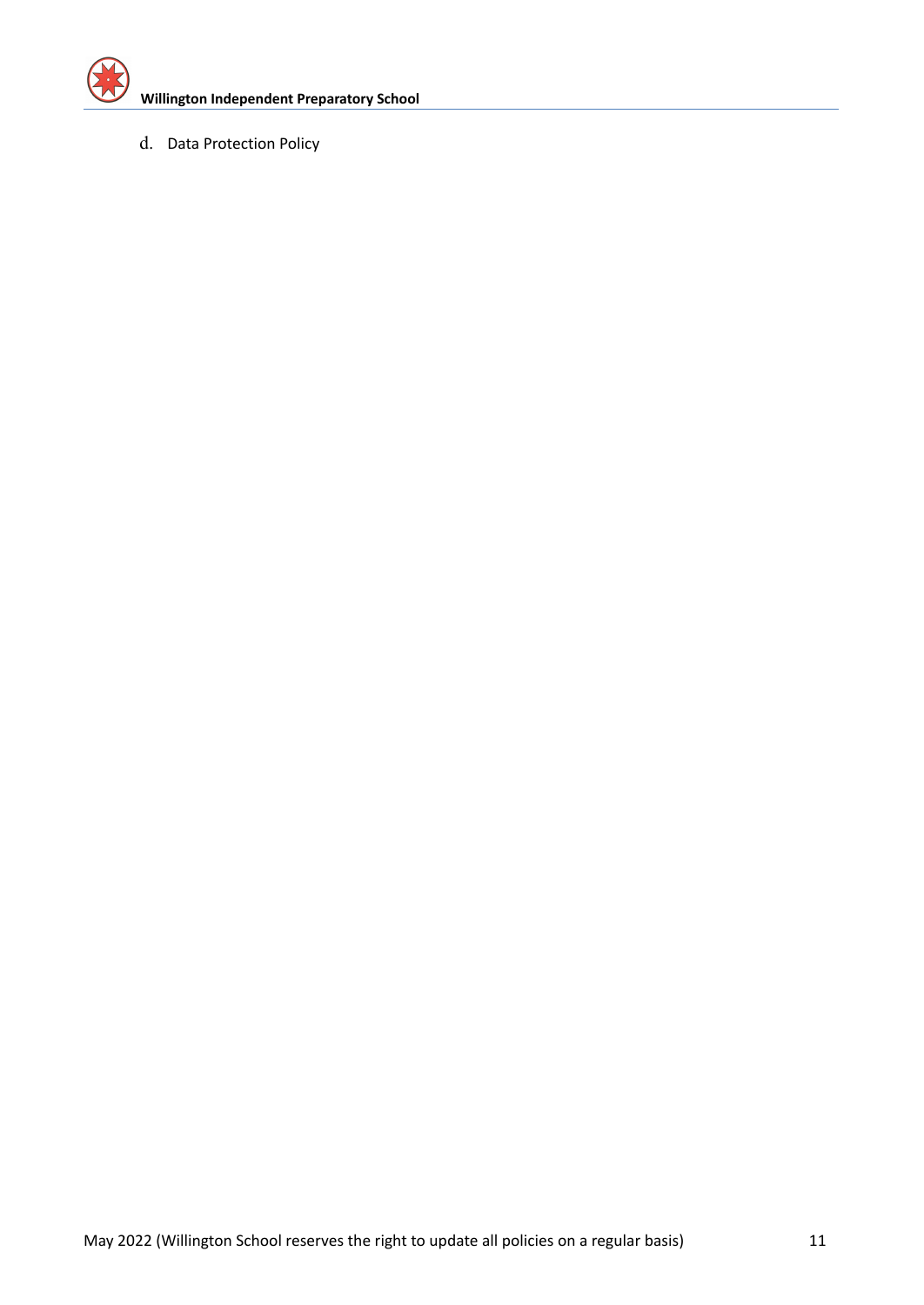

## **Appendix 1**

## **Policy on the Recruitment of Ex-Offenders**

The School will not unfairly discriminate against any candidate for employment on the basis of conviction or other details revealed. The School makes appointment decisions on the basis of merit and ability. If an individual has a criminal record this will not automatically bar him/her from employment within the School. Instead, each case will be decided on its merits in accordance with the objective assessment criteria set out below.

All candidates should be aware that provision of false information is an offence and could result in the application being rejected or summary dismissal if they have been appointed, and a possible referral to the police and/or DBS.

Under the relevant legislation, it is unlawful for the School to employ anyone who is included on the lists maintained by the DBS of individuals who are considered unsuitable to work with children. In addition, it will also be unlawful for the School to employ anyone who is the subject of a disqualifying order made on being convicted or charged with the following offences against children: murder, manslaughter, rape, other serious sexual offences, grievous bodily harm or other serious acts of violence. It is also unlawful for the School to knowingly employ someone who works in the relevant settings and is disqualified from providing childcare under the statutory guidance "Disqualification under the Childcare Act 2006 (July 2018)".

It is a criminal offence for any person who is disqualified from working with children to attempt to apply for a position within the School. The School will report the matter to the Police and/or the DBS if:

- the School receives an application from a disqualified person;
- is provided with false information in, or in support of, an applicant's application; or
- the School has serious concerns about an applicant's suitability to work with children.

In the event that relevant information (whether in relation to previous convictions or otherwise) is volunteered by an applicant during the recruitment process or obtained through a disclosure check, the School will consider the following factors before reaching a recruitment decision:

- whether the conviction or other matter revealed is relevant to the position in question;
- whether the conviction or caution is 'protected' as defined by the Rehabilitation of Offenders Act 1974 (Exceptions) Order 1975 (Amendment) (England and Wales) Order 2020 (if yes, it will not be taken into account);
- the seriousness of any offence or other matter revealed;
- the length of time since the offence or other matter occurred;
- whether the applicant has a pattern of offending behaviour or other relevant matters;
- whether the applicant's circumstances have changed since the offending behaviour or other relevant matters;
- in the case of disqualification from providing childcare, whether the applicant has or is able to obtain an Ofsted waiver from disqualification; and
- the circumstances surrounding the offence and the explanation(s) offered by the convicted person.